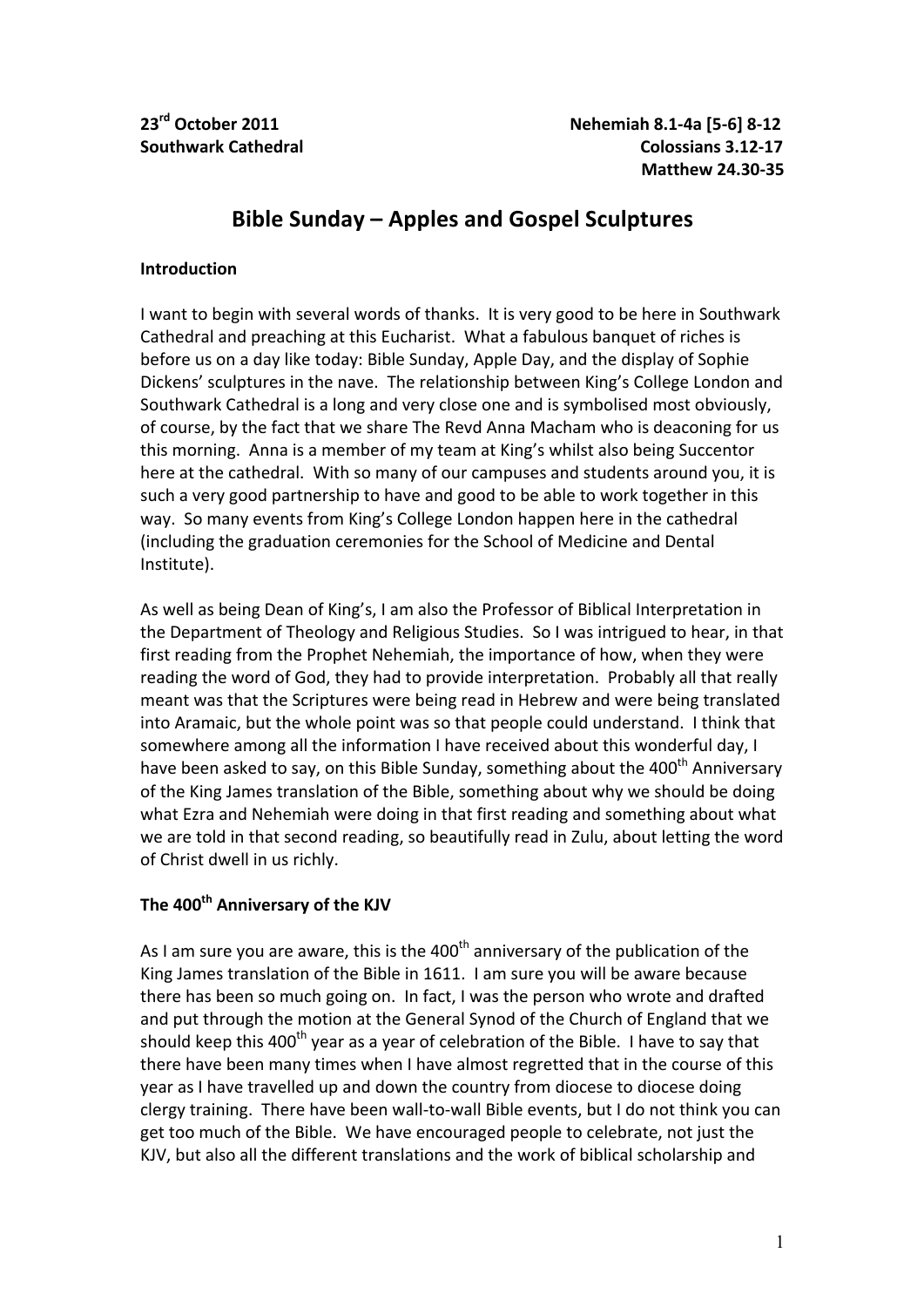interpretation, the arts, literature and culture, and all of those things. We called upon dioceses and deaneries to do something to mark this year.

The 400<sup>th</sup> Anniversary of the KJV has been observed on the BBC with Melvyn Bragg's documentary, *The King James Bible: The Book that Changed the World*, and all sorts of other programmes on the radio and the television. There have been exhibitions in Oxford and Cambridge, at Lambeth Palace and at King's College London. We have had important and significant lectures, beginning with the Bishop of London's Eric Abbott Memorial Lecture in Westminster Abbey on May 26<sup>th 1</sup> In that lecture, the Bishop of London gave us a very interesting challenge, asking whether there was any future for the KJV as a sacred text or whether it is now just either a museum piece or a literary and cultural icon? I found myself asking the question, with these readings before us and with the prospect of having fun with apples and the magnificent sculptures by Sophie Dickens, why do we want to read the Bible today?

If you have followed all the material about the King James Bible on the BBC and elsewhere – not just Lord Bragg but that important and well-known 'theologian' who has been championing the KJV all year, Richard Dawkins – you would think that the whole point of the KJV is Desert Island Discs. The KJV is one of the things you will be given on your desert island accompanied by the complete works of Shakespeare because without it you would not understand anything of British life or history or culture. 

## **The Translators' Principles**

However, if you read the Preface to the KJV, the translators describe it as an 'inestimable treasure', the 'sacred word' of God. What the translators are trying to say is that it is an extraordinary thing when God speaks to us for us to hear and say, Here am I, speak to me'. I am going to let you into a little secret. The translators of the KJV didn't really think in English. They were nearly fifty of the top scholars in the country and one of them had a library of fourteen hundred volumes which we still have today. There was one book in English in his library: the other thirteen hundred and ninety nine were in Latin and Greek, French and German, all those important and cultural academic languages. The book in English was a poem, 'The Spider and the Fly'.

These incredibly learned men, the Regius Professors of Oxford and Cambridge, the Deans of our cathedrals, were charged to translate the word of God as Scripture. They describe in their preface to the KJV the principles upon which they were working and they were first to make it clear that it was not their job to do something new, but 'to make a good one better.' They were building upon 150 years of biblical scholarship. The Professors of Greek and Hebrew in the Universities of Oxford and Cambridge were about, at this stage  $100$ , years old  $-1$  mean, not the Professors themselves (although they may well have been) but the posts. Their job was to build

 <sup>1</sup> For the full text, see the Westminster Abbey website: http://www.westminsterabbey.org/whats-on/lectures-and-seminars/eric-symes-abbott-memorial-lectures/past-lecturesseminars/2011/may/26th-eric-symes-abbott-memorial-lecture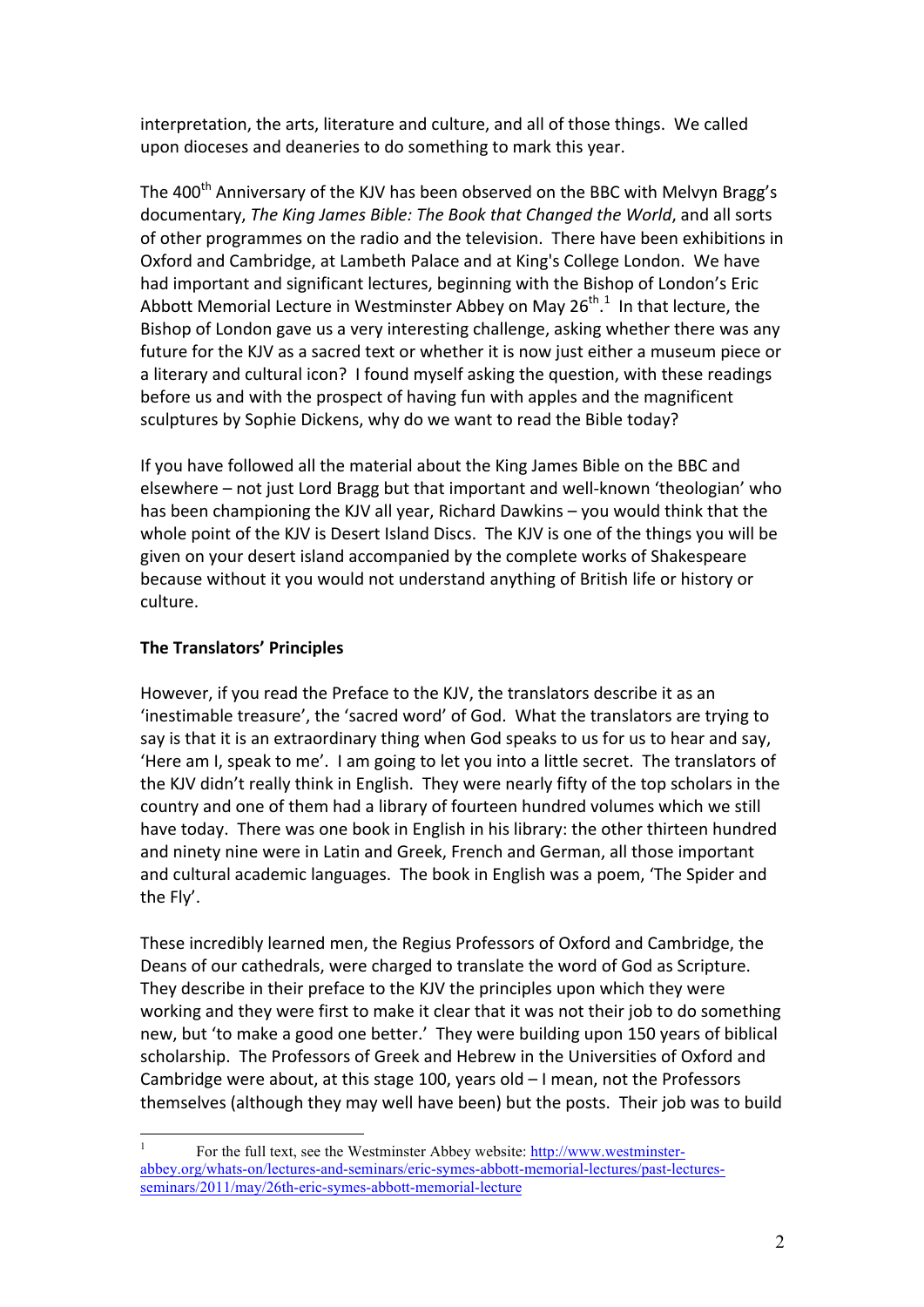upon the work of Wycliffe, Tyndale, Coverdale, Matthew, the Geneva Bible, the Great Bible, the Bishops' Bible, and the way they worked was like a poetry reading. They began by reading out literally verse by verse from the Bishops' Bible while all the others sat and listened to it being read aloud and made notes about how it sounded. What it interesting is that the notes they made were all in Latin and Greek, as we have preserved in the diaries of John Bois, one of the translators.

The translators' aim was to make 'a good one better'. They were to take the wonderful phrasing of Tyndale and others – many of the phrases we know so well from the KJV are of course from Tyndale himself – and to make it better, to improve it. This was for two reasons. First, they said they wanted to do it for translation from the original languages, from the Hebrew and the Greek where so much before them had been translated from the Latin, from the Vulgate. They didn't get things always right: for example, on today of all days you might be interested to know that, despite the wonderful story of Adam and Eve, apples were not known in the Ancient Near East. Whatever else the fruit that Eve ate was, it was not an apple. It was probably nearer to what we would know as an apricot. The translators considered what the fruit people would understand in their own context would be. So the fruit was translated as an apple because the other priority in their Preface was to translate it into understandable English.

Even in its own day, the KJV was criticised and opposed. It was not an instant best seller. For fifty years, people carried on wanting to read the old translations. It was illegal to continue to have those translations and there was a roaring trade in the production of the Bishops' Bible and the Geneva Bible with the KJV frontispiece on it so that it looked like it was okay really. The KJV was accused of being too archaic and of being too masculine in its language because it did not like this new found use of the word 'its' ('So if the salt has lost his savour', for instance, in Matthew 5.13). The translators were very clear, therefore, that they were improving upon those who had gone before, with a concern for understandable English. They, of all people, would have been appalled by this year's celebrations. I think they would have expected us long ago to have produced the RV, the RSV, the NRSV, all of which stand in that tradition and preserve the best of the KJV, preserve those wonderful phrases. But these newer translations also back to the much older manuscripts that we have discovered since 1611 and translate them afresh into understandable English.

#### **Culture Shift**

The KJV was the culmination of a technological revolution that had begun one hundred and fifty years or so before, called the Printing Press. Prior to that, most people's way of getting to know the Scriptures would have been hearing them, hearing someone else read aloud from hand written copies of the Bible. The revolution of technology, of the production of printing, which would have put the Bible into the hands of everyone  $-$  as Tyndale put it, to be translated so that even the boy with the plough might understand  $it - was absolutely phenomena.$  The revolution in culture and technology was probably one of the most important things in the past two thousand years, until today when we are living in an equally similar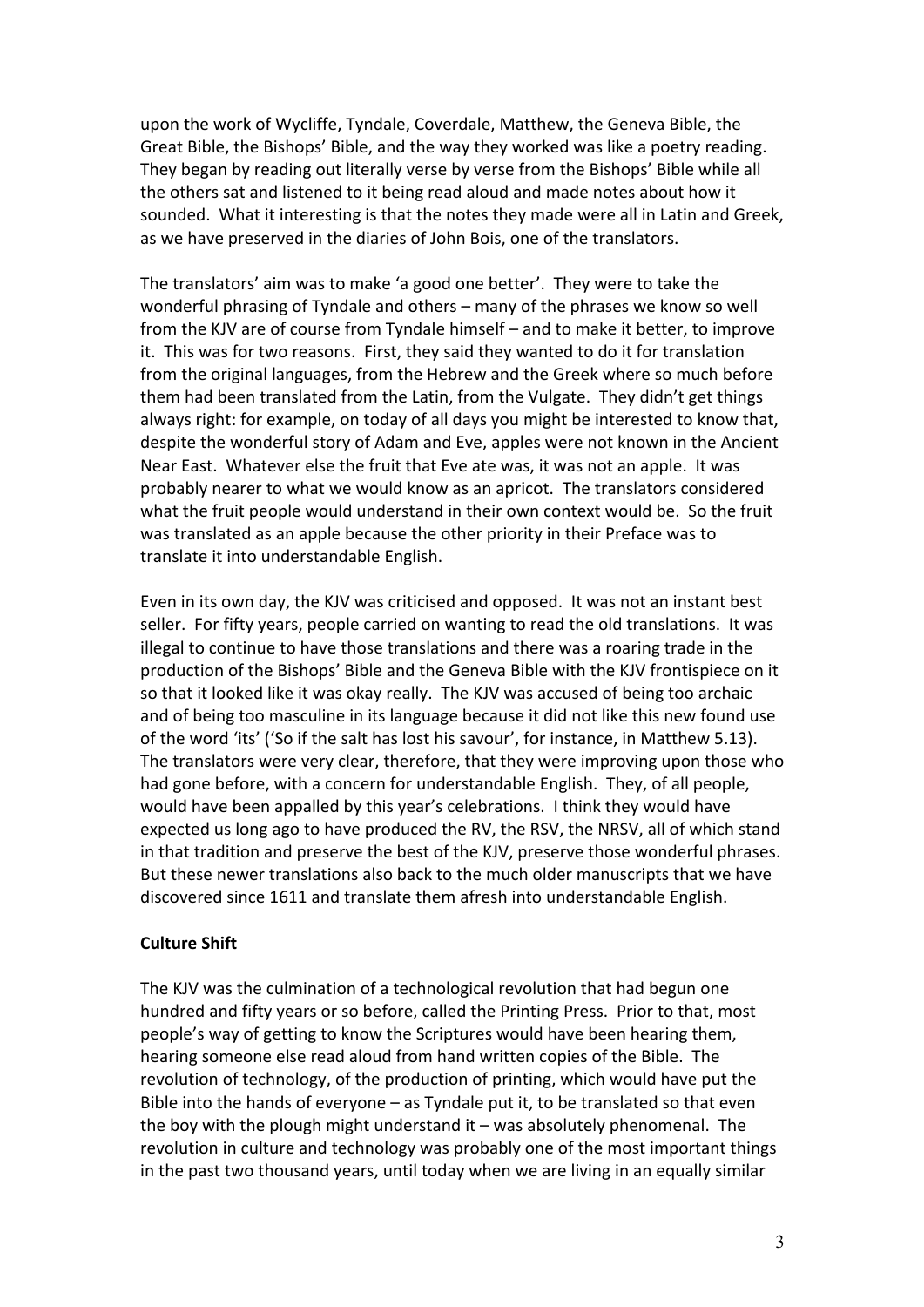technological revolution. The KJV's period took us to a shift to a print culture. We work, now, on another form of 'apples' – although apparently these Apples are iPods and iPads and laptops. There is increasingly a shift from a print culture to a visual culture: everything presented on a screen, lots of pictures and images. In one sense, this  $400<sup>th</sup>$  anniversary marks the end of the dominance of the printed word as we move into a completely new culture: the instant culture of information technology.

But it was so also in the ancient world, a visual culture. For those who could not read it was the beautiful pictures that illuminated ancient manuscripts that told them what the book was. If they saw a manuscript which had an eagle on it they would know that it was the Gospel of St John, or a lion and it was the Gospel of St Mark. Of course, I am referring to these amazing sculptures beautifully displayed here in this sacred space.

### **Images of Jesus**

In the prophet Ezekiel's vision of God in Chapter One, those who are gathered around the throne of God have four faces: a lion, an ox, an eagle and a human face. In St John the Divine's vision of Revelation in Chapter Four, there are four living creatures around the throne and by the middle of the second century it was already common to associate those four creatures with the four evangelists. St Irenaeus, Bishop of Lyons, in the middle of the second century talks about why there have to be four gospels because there are four corners of the earth, four winds, for covenants and four everything.<sup>2</sup> (Some of his arguments are a little bit desperate, one might think, but never mind.) The important thing is that it was clear even by the middle of the second century that these four books were absolutely vital and that they were being interpreted with these four images. If you look at the Book of Kells, or the other illuminated manuscripts of the time, you will see that. Often we associate those images with the evangelists themselves, but what Irenaeus says is that they are 'dispositions of the Son of God'. They are portraits of the way in which each gospel portrays Jesus of Nazareth: the Word of God, incarnate not in print but in a human being.

If you look at the first statue it depicts Mark and his lion. Mark's gospel is like a symphony: it's dark and it's riddling, and in the first movement, the fast movement, Jesus is rushing around roaring, fighting, confusing  $-$  the lion jumps on the stage and roars and runs about. And then in the middle of his gospel, we have a slow movement, where people ask the question, 'What manner of beast is this?', 'Who do people say that I am?' (Mark 8.27) And there is a confusing set of answers. Jesus is the Messiah who is going to die; Jesus is the miracle worker and healer that tells people to be quiet; Jesus is the Son of Man, but he is also Son of God. In the final movement, a stately march, the lion comes to Jerusalem, returns to his lair and finds that it has been made a robbers den. The roaring stops and he offers himself to his enemies, like Aslan the Great Lion in C. S. Lewis' Narnia stories, shaven and

 <sup>2</sup> Irenaeus, *Against the Heresies*, III.11.8-9